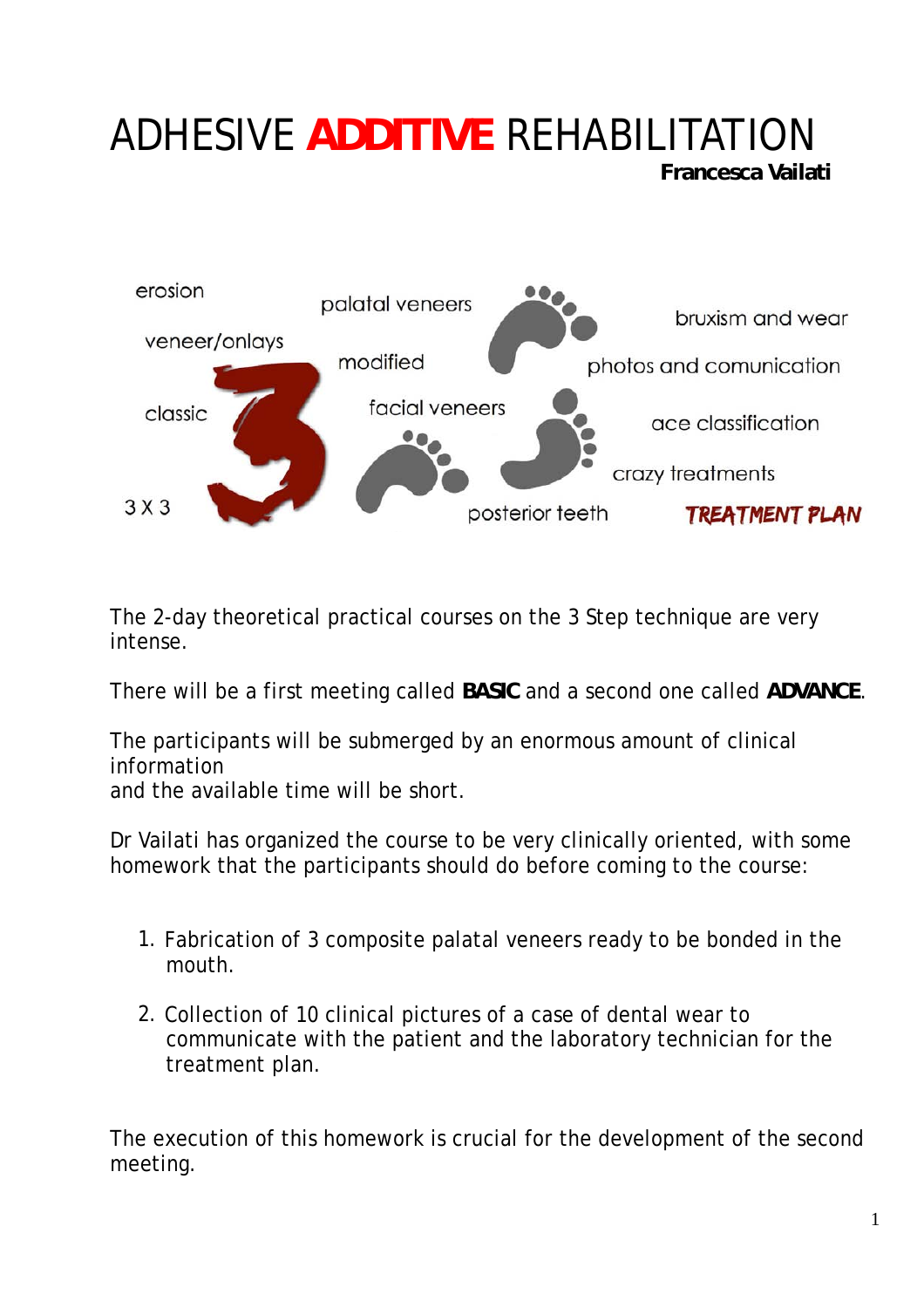## Basic 3 STEP

1. Introduction to dental wear and dentists' attitude

2. Dental erosion, why, how, when...

3. The ACE classification and treatment planning for the maxillary anterior teeth

4. The CLASSIC 3 STEP technique. STEP 1 (mock-up and aesthetic)

5. The CLASSIC 3 STEP technique. STEP 2 (posterior support and increase of VDO)

- 6. PRACTICAL COURSE: the transparent keys and the white bite
- 7. The CLASSIC 3 STEP technique. STEP 3 (palatal veneers)
- 8. Protocol for collecting photos for treatment plan

#### 1.Introduction to dental wear and dentists' attitude

Dental wear is a frequently underestimated pathology that nowadays affects an increasing number of younger individuals. A controversial debate on why the conventional treatment should be avoided or at least postponed (crowns versus adhesive dentistry) will be developed. The rational behind an additive non-invasive approach versus subtractive dentistry will be analysed. Several cases of patients affected by dental erosion will be shown and the treatment plan discussed in details, with all the possible complications and solutions.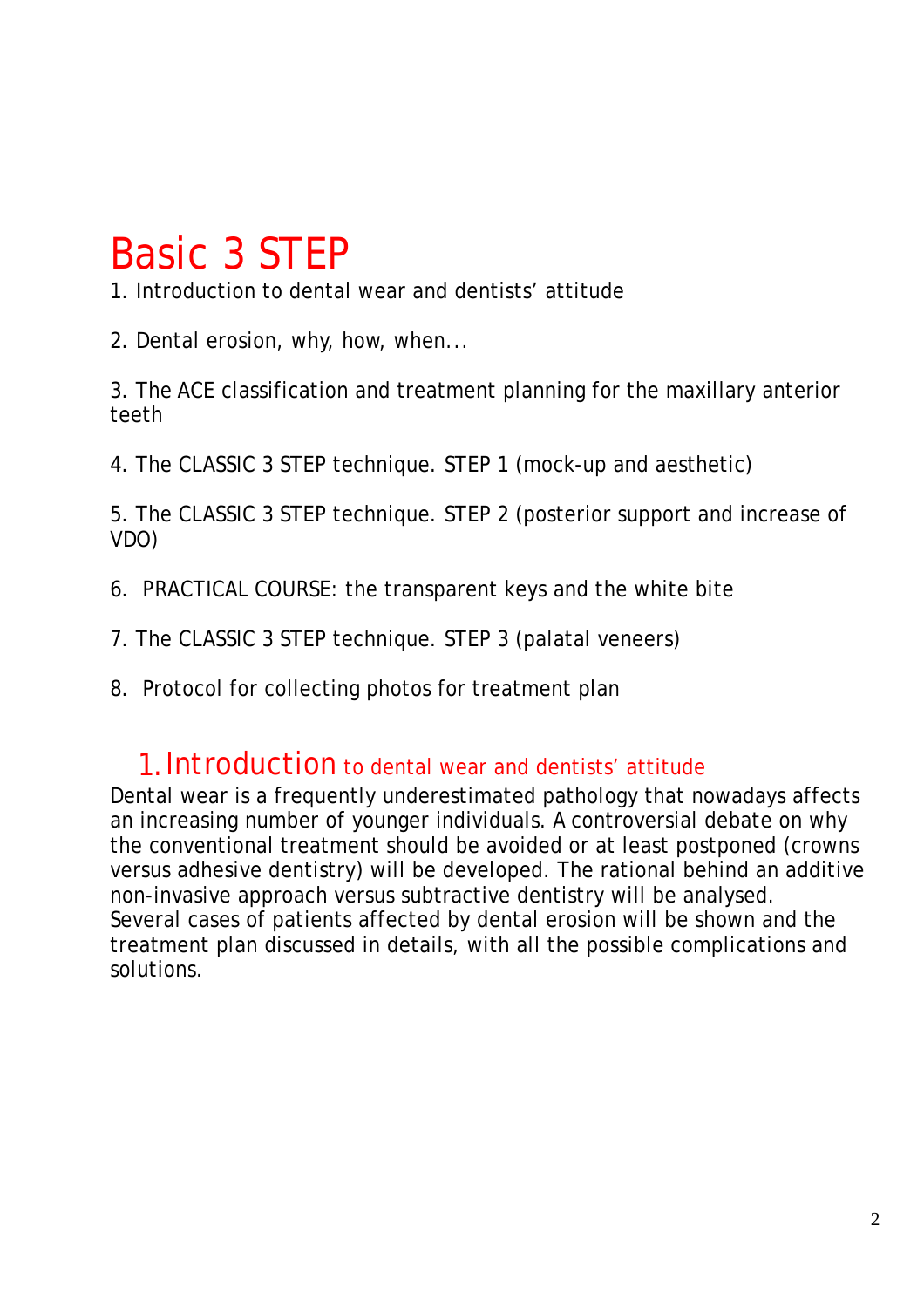

### 1. Dental erosion, why, how, when...

Before starting any dental treatments a diagnosis on the origin of the tooth damage should be made. Even though loss of tooth structure is often multifactorial, clinicians should try to identify the cause, to explain patients how the restored dentition will be aging in the future. Differential diagnosis between erosion and parafunctional habits will be presented.



.<br>TOOTH SURFACE LOSS PRODUCED BY CHEMICAL PROCESS OF NON-BACTERIAL ORIGIN, WHICH USUALLY INVOLVE ACIDS



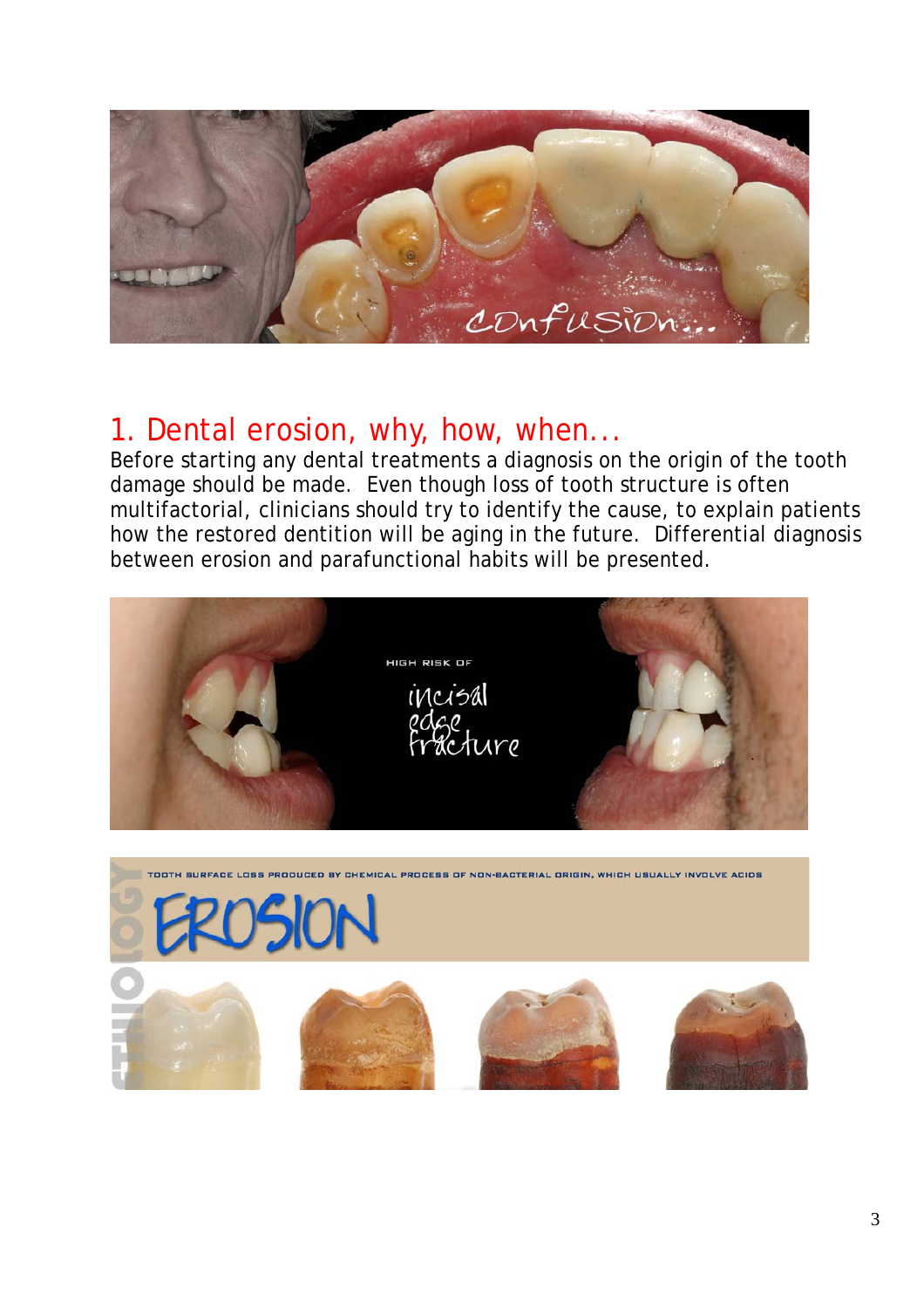## 3. The ACE classification

#### and treatment planning for the maxillary anterior teeth.

In session a new classification is proposed to quantify the severity of the dental destruction and to guide clinicians and patients in the decision making process.

Instead of trying to precisely quantify the wear due to erosion, dr. Vailati proposes to correlate the damage at the level of the anterior maxillary teeth to the consequent possible options of treatment. Patients are grouped in six categories, and for each of them a dental treatment plan is suggested. The classification is based on several parameters, relevant for the selection of the treatment and the assessment of the prognosis, such us the dentin exposure in the contact areas, the preservation of the incisal edges, and the pulp vitality.



## 4.The CLASSIC 3 STEP technique:

#### STEP 1 (mock-up and aesthetic)

Despite the tendency for adhesive techniques to rather simplify the involved clinical and laboratory procedures, treatment of patients affected by severe dental erosion still remains a challenge. An innovative approach called the 3 STEP technique has been developed by the author. The 3 STEP technique is a structured approach to achieve a full-mouth adhesive rehabilitation with the most predictable result, the minimal tooth preparation, and the highest level of patient acceptance.

In this session, it will be explained in the details how to plan and execute this type of full-mouth adhesive rehabilitation following the CLASSIC approach, and the esthetic mock-up.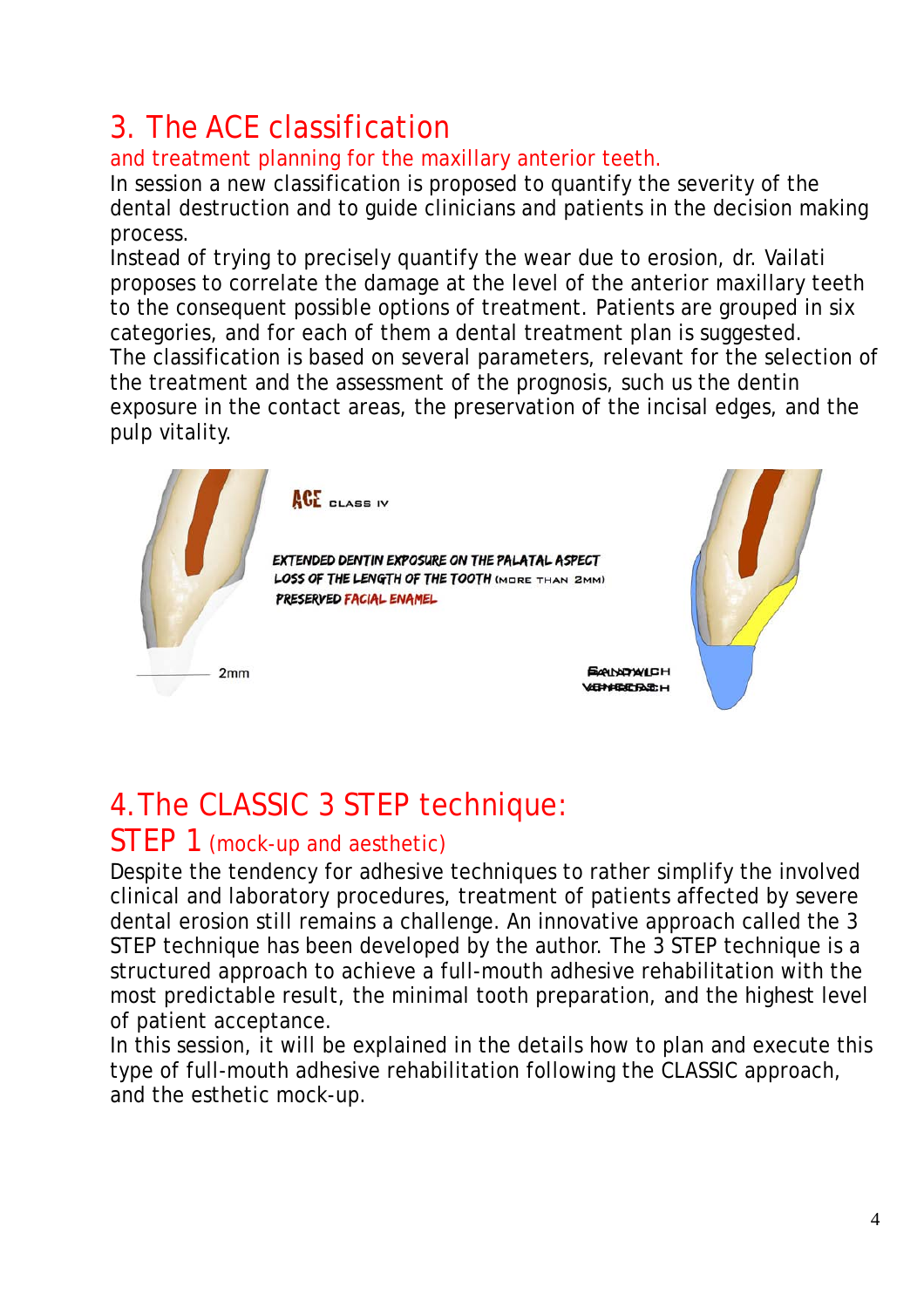



## 5.The CLASSIC 3 STEP technique:

#### STEP 2 (posterior support and increase of VDO)

Following the CLASSIC 3 STEP, the posterior teeth are restored by means of provisional composite restorations made directly in the mouth with transparent keys. In this session, details on how decide the increase of vertical dimension of occlusion will be delivered. Special attention to the communication with the laboratory technician in the fabrication of the wax up of the posterior quadrants will be stressed.

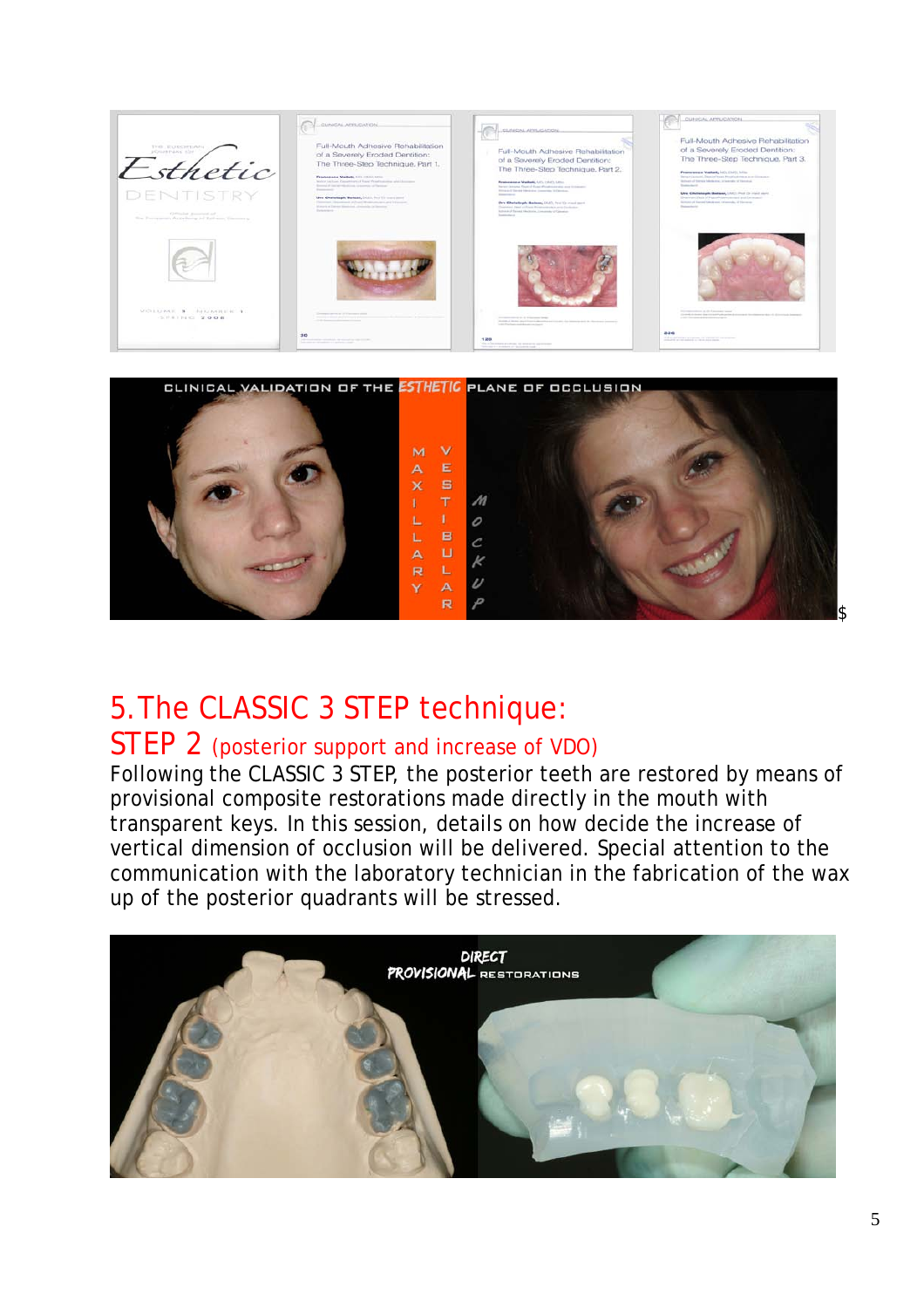

#### 6. PRACTICAL COURSE: the transparent keys and the white bite

Generally the transparent keys necessary to fabricate the provisional restorations in the II STEP are not correctly fabricated by laboratory tecnicians, leading to clinical complications during the II STEP, such as alterated occlusion, or interproximal excesses. To avoid these latter, clinicians should be able to evaluate the posterior waxup and the transparent keys. During this session, the partecipants will fabricate a transparent key on a real case and with that press composite to mimick the clinicial step. Example of laboratory and clinical mistakes will be shown during the practical part.



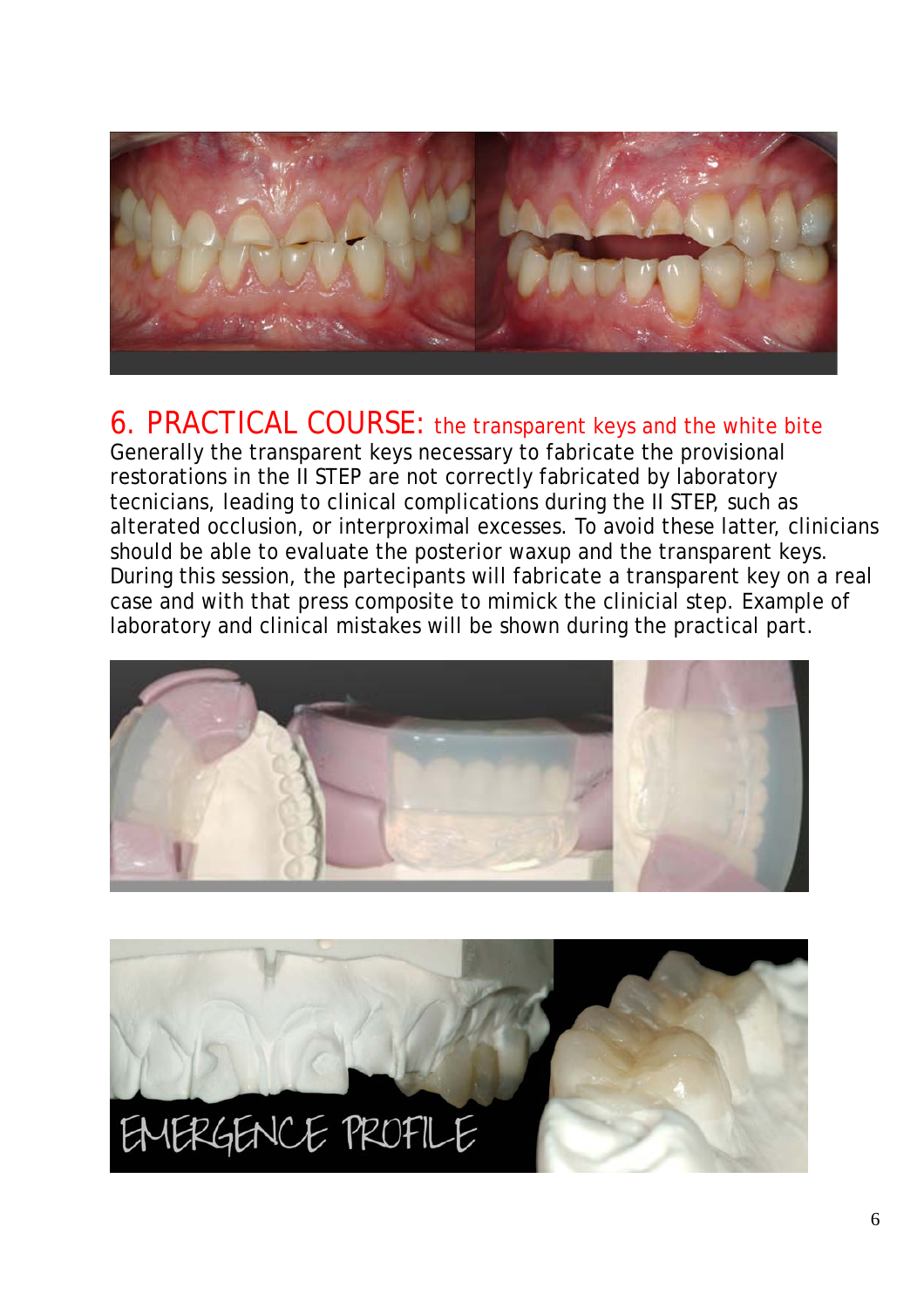## 7.The CLASSIC 3 STEP technique:

#### STEP 3 (palatal veneers)

After the increase of VDO with the posterior restorations, the patients present an anterior open bite. The 3 STEP continues with the 3 STEP where the anterior contacts are re-established by means of composite palatal veneers. In this session, clinical details on how to evaluate the patient's posterior support and occlusal comfort before passing to the next step are provided.





#### 8. Protocol for collecting photos for treatment plan

Very few clinicians understand the fundamental importance of documenting their work with photos. Some of them take pictures only to communicate shade to the laboratory technicians, other to show the patient the aesthetic improvement.

Following the 3 STEP technique, there are several, crucial clinical parameters which should be photographed to help with the treatment plan. There could be the risk to take too many pictures, which take time to be seen afterwards. In this part of the course, the participants will be instructed to take only the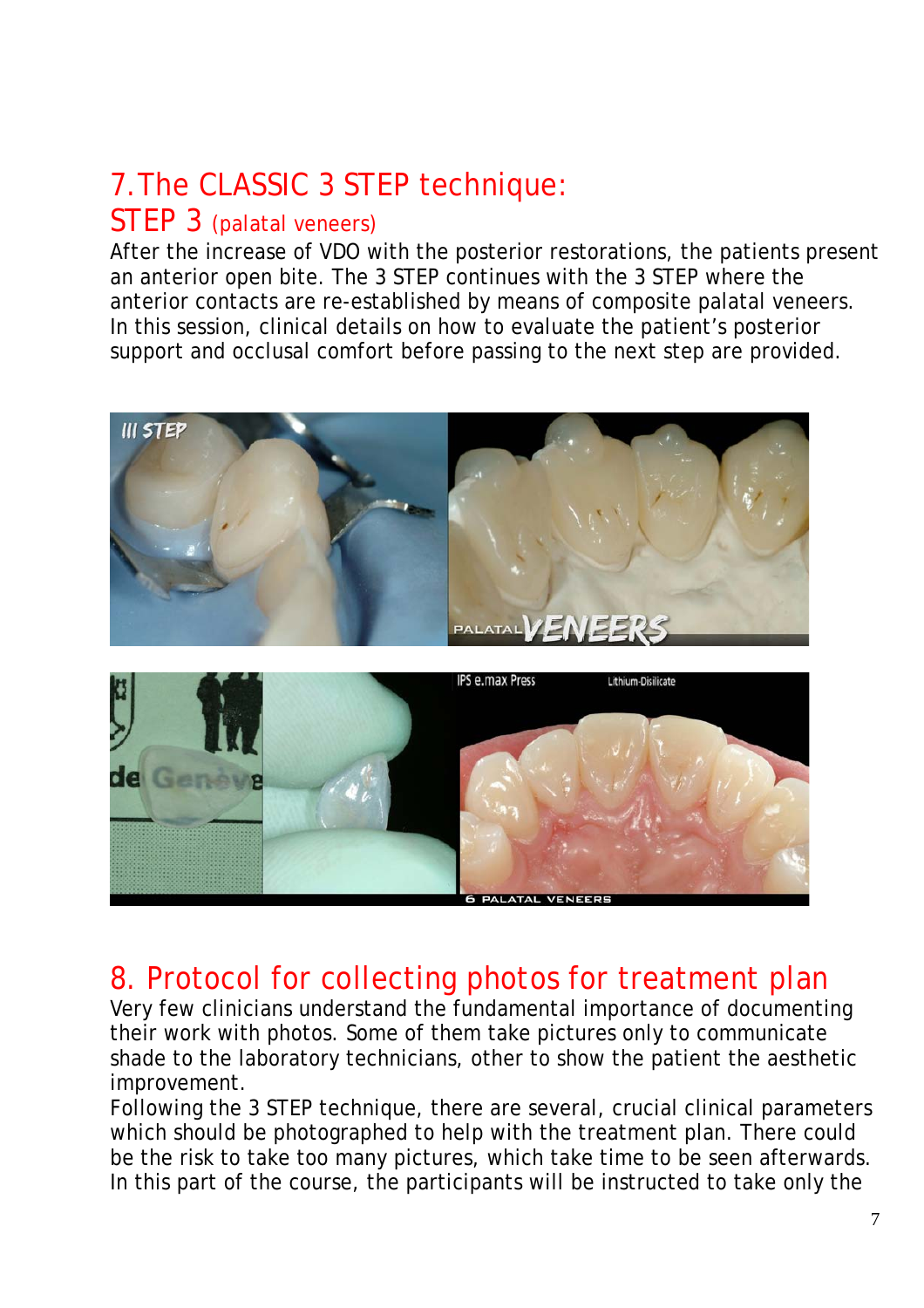necessary pictures and they will be capable by looking at those to identify the critical parameters.



## Advance 3 STEP

- 1. 3 STEP technique REVIEW
- 2. The VDO increase
- 3. MODIFIED 3 STEP technique
- 4. Pedro Planas' ideas about function, the phase 3
- 5. Palatal veneers: the analysis of the laboratory work
- 6. Treatment plan based on the participants'' real cases
- 7. Posterior teeth
- 8. Bruxism

### 1.3 STEP technique REVIEW

The advance course will start with a review of the CLASSIC 3 STEP. In Dr. Vailati's experience, the participants benefit from listening again the principles of the therapy, since they have reached a new level of knowledge after the first course.

Briefly the laboratory and the clinical steps will be revisited, to start the more advance course all together.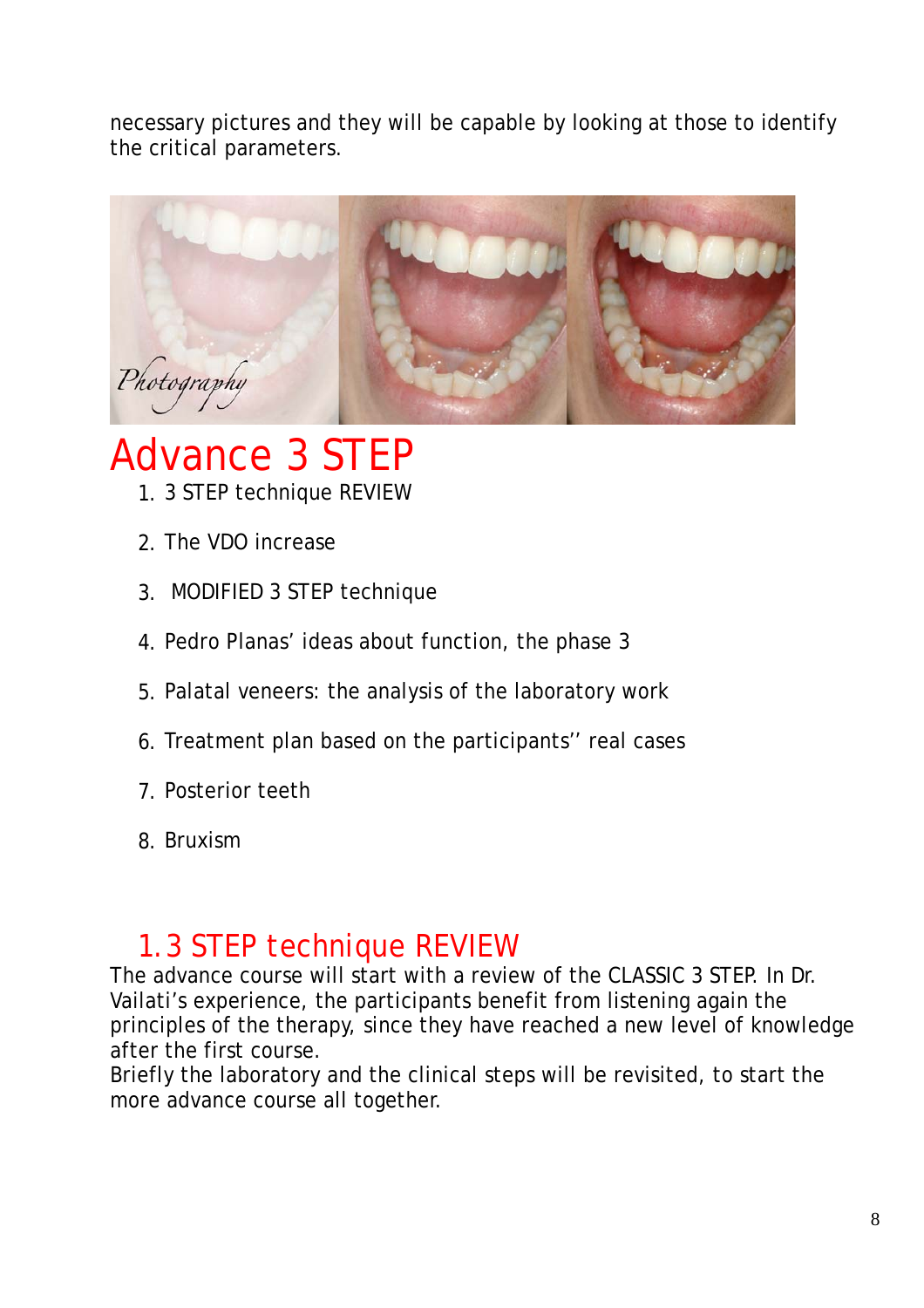

#### 2.The VDO increase

The increase of vertical dimension of occlusion represents a challenger for many clinicians, not only because they have to consider more than one tooth to treat, but also because there is a generalized fear for the clinical consequences on the patient. In this part of the course, the increase of VDO will be explained with attention to the different scenario where clinicians should be more careful with this approach.



#### 3.Modified 3 STEP technique

Due to a raising awareness about dental erosion, several clinicians would like to propose treatments even at the initial stages of the disease. However, when the loss of tooth structure is visible only by an attentive eye and it has not affected the esthetic of the smile, accepting a full-mouth rehabilitation is not common for the affected patients. Reduction of the cost of the therapy, simplification of the clinical steps, and NON-invasive adhesive techniques may promote patient's acceptance.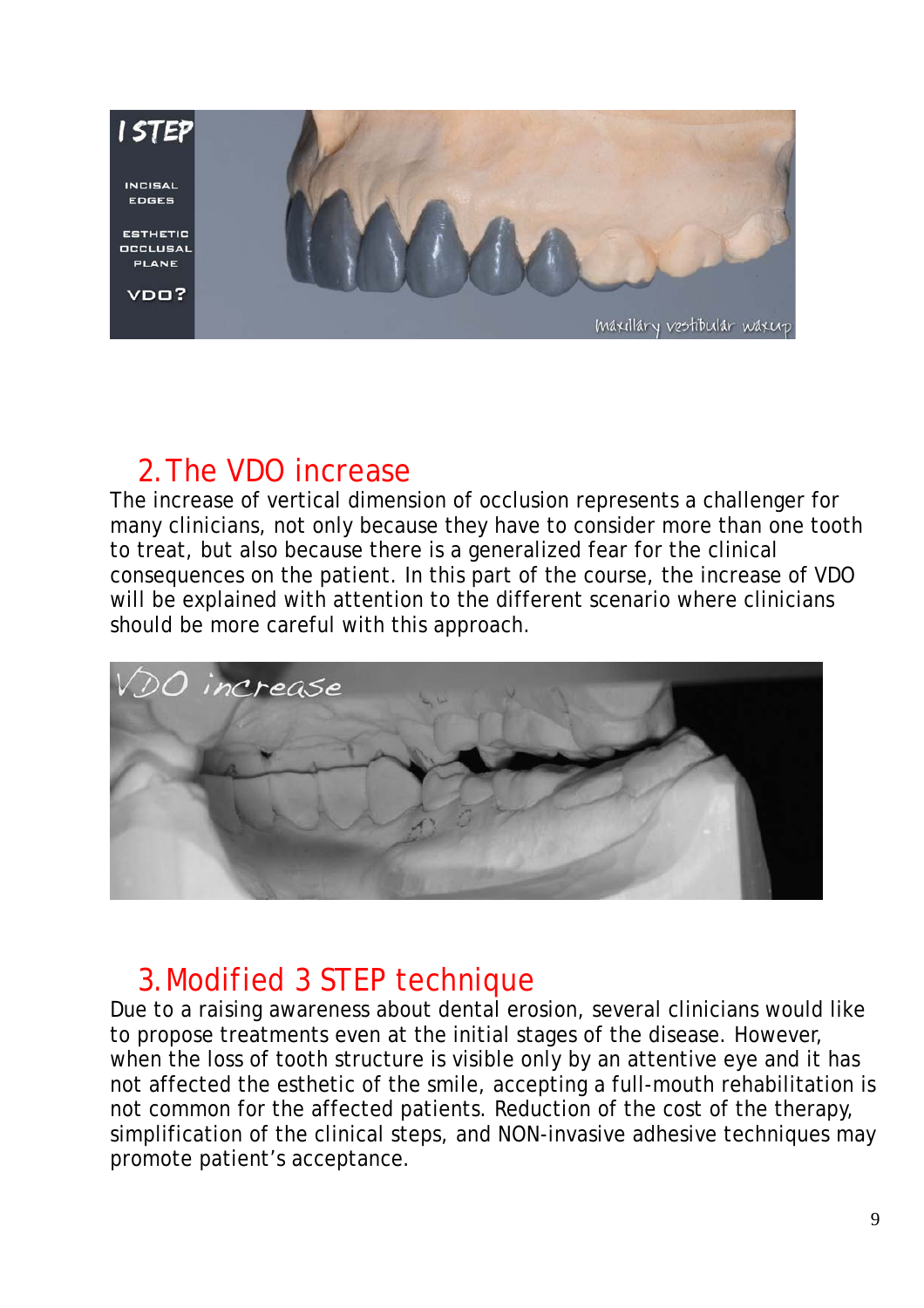With the modified 3 STEP technique, initial cases of dental erosion could be treated, skipping some clinical and laboratory steps, to make the therapy faster and less expensive for the patients.

New materials like pressed ceramic restorations or CAD CAM composite restorations are also implemented in this new trend.





### 4.Pedro Planas' ideas on function, the Phase 3

In modern time, esthetic has gained more space in the treatment plan than function. However, base a full-mouth rehabilitation only on esthetic requirements could be very risky. Three different phases of treatment will be discussed, based on the different parameters considered important by each clinician. Dentists are in phase 3 when they consider that the mouth's principal function is not smiling, but chewing.

A simplified approach to achieve a rehabilitation, which doesn't only looks good but also function well is derived from the clinical observations of Dr. Pedro Planas. His ideas have been fully integrated in the work of Dr. Vailati to improve the longevity of the restorations.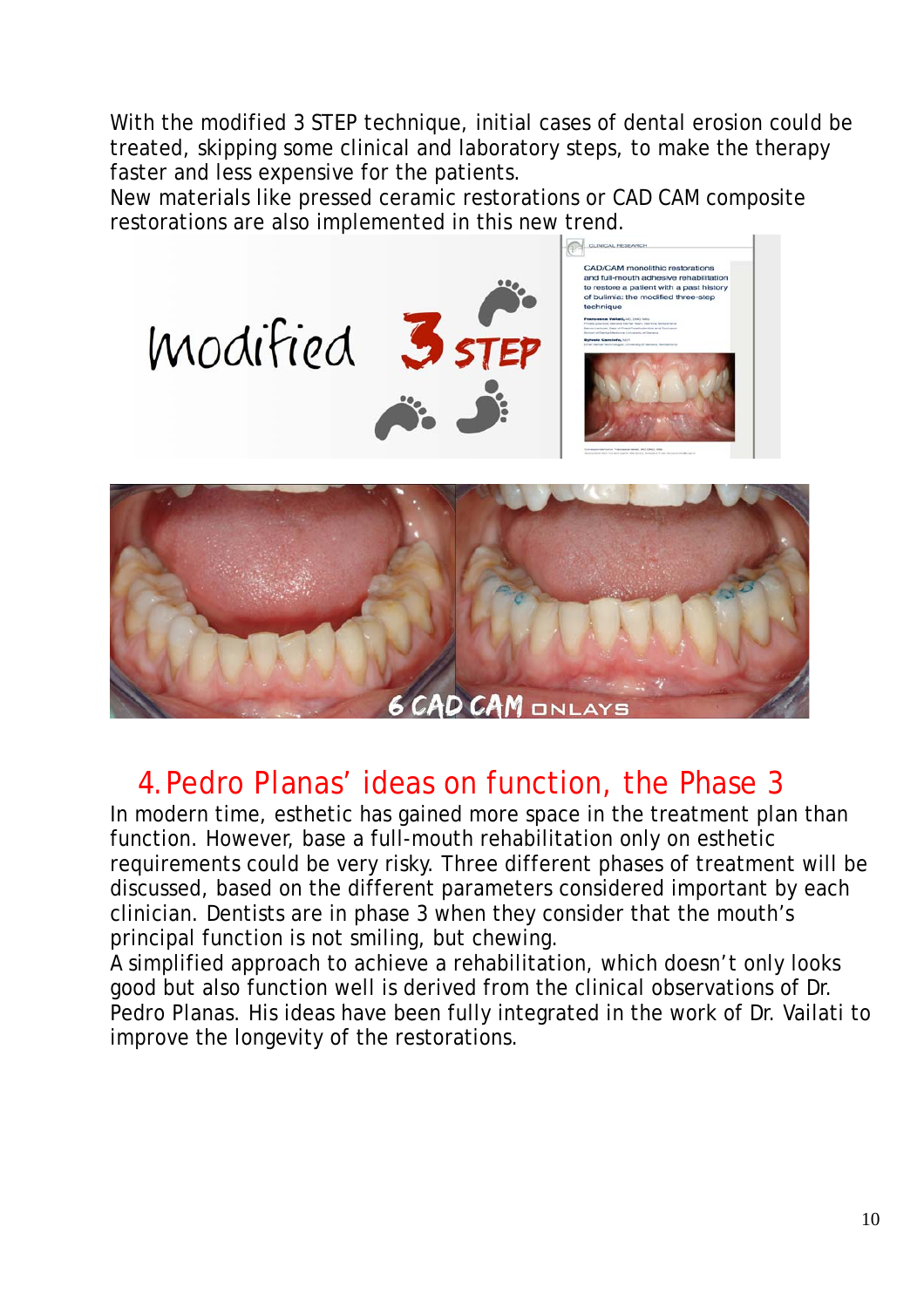



INCISAL EDGE POSITION FACIAL VENEERS MOCK-UP AND ESTHETIC SHADE AND SHAPE SELECTION

**TAKE SMILE PICTURES** 

INCREASE OF VDD POSTERIOR SUPPORT **DCCLUSAL CONTACTS** DENTAL MATERIALS CHOICE

**ARTICULATE MODELS** 



MANDIBULAR DEVIATION CURVE OF SPEE DEEP BITE **LATERAL EXCURSIONS TAKE VIDEO** 

#### 5.Palatal veneers, the analysis of the laboratory work

This part of the course deals with the difficulties that clinicians and laboratory technicians may find in planning palatal veneers. Few lab tecs know how to do these uncommon restorations and in Dr. Vailati's experience more than 80% of what the participants bring to the course should be remake. To help the clinicians to evaluate the work that they receive from the lab, 10 parameters will be considered.

The palatal veneers brought by the participants will be photographed and evaluated together by the group to decide if they are clinically acceptable.

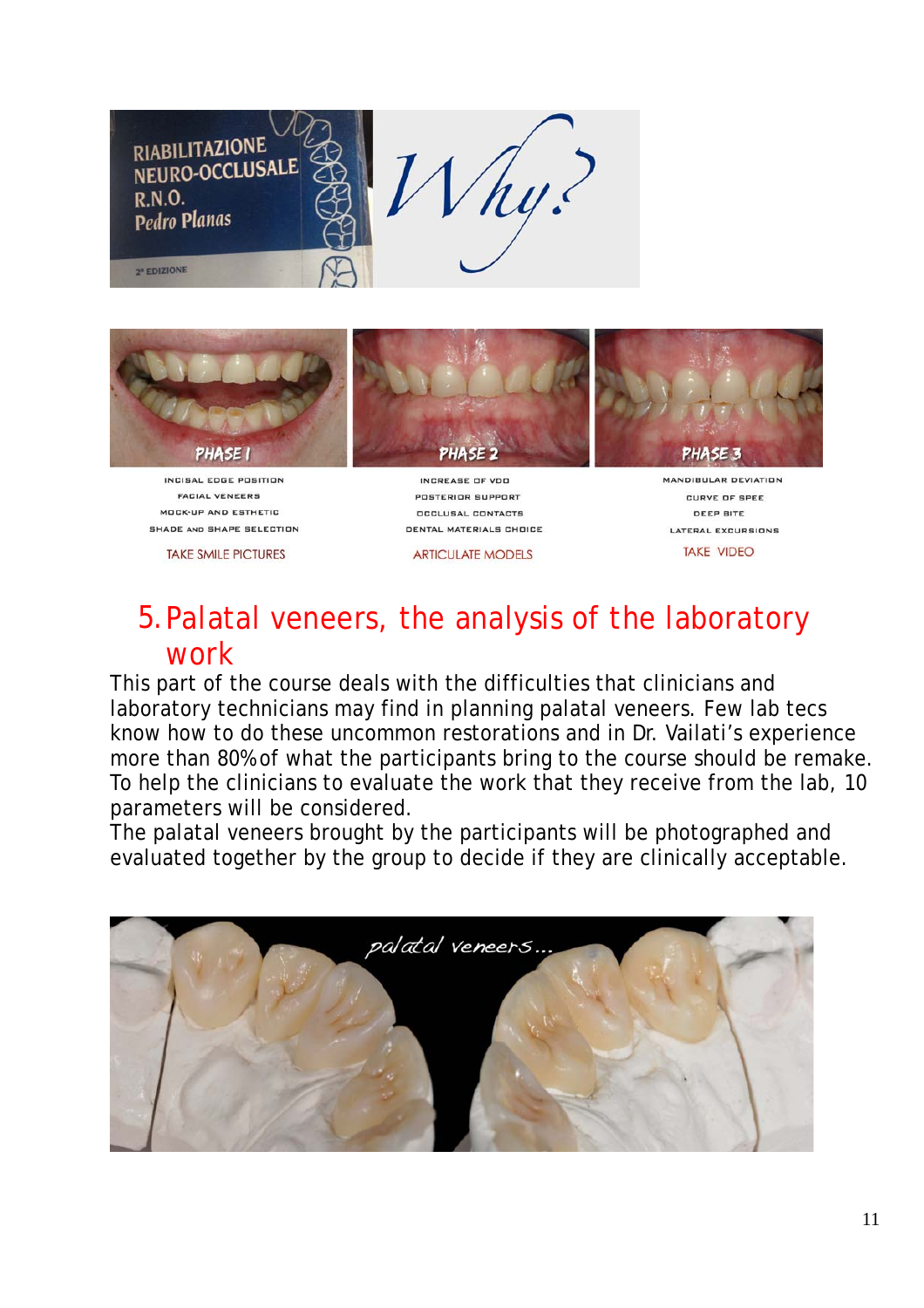

#### 6.Treatment plan based on the participants'' real cases

In this session, one case of dental wear for each participant will be analysed, by looking at 10 selected clinical photos. The attention will be placed not only on the quality of the photos, but also on what they can show. Advices on how proceed on the case will be given. The participants should not provide pictures of cases already treated. The requested photos should be of the initial status.

These pictures should be sent to Dr. Vailati or the the person in charge to receive them in time to organize a presentation. Late deliver of the photos will not be taken in consideration.

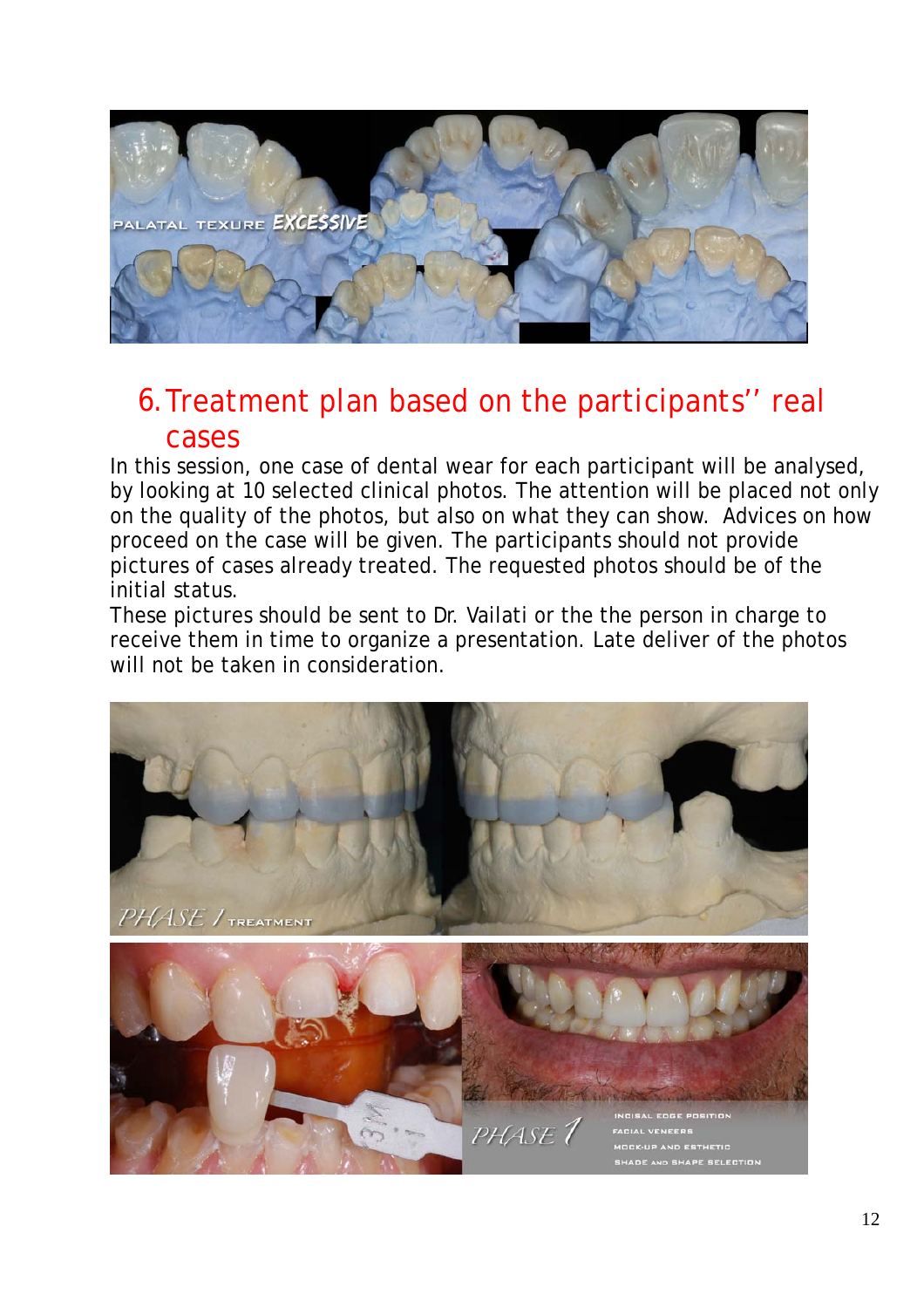## 7.Posterior teeth

The posterior teeth are always the last teeth to be considered by patients due to their less esthetic value. However, for Dr. Vailati, these teeth are the most complex to be treatment planned, since questions on dental material choice always rise.

In this session, different aspect of how to restore the posterior teeth will be evaluated especially related to the treatment choice for the anterior teeth. In dr. Vailati's experience, one of the most frequent mistakes is to select composite restorations for the posterior teeth and ceramic for the anterior ones.

With time, the posterior support is lost for the faster wear of the posterior quadrants and an excessive anterior tooth contact places at risk the ceramic restorations.



**ADDITIVE** dentistry

**NON INVASIVE CONTISTRY** 

### 8.Bruxism

Clinicians are generally not very keen to start treating patients affected by parafunctional habits (e.g bruxism), since they are afraid of the mechanical failure of the restorations delivered. A common attitude is to wait that more damage occur, to be then obliged to intervene. However, this late intervention is responsible for further degradation of the original dentition with the necessity for rehabilitations more complicated and expensive. In addition when severe loss of tooth structure occurs, mechanical retention is often implemented, making necessary the removal of even more healthy tooth structure. Elective endodontic therapy becomes often a sacrifice to pay for a full-mouth conventional rehabilitation.

However, nowadays these rehabilitations are very difficult to be accepted by patients not only for the biological loss, but also for financial investment. If dentists are not prepared to repair very compromised dentitions, and patients are reluctant to restore their teeth when additional tooth structure should be removed, questions on the time of intervention should rise.